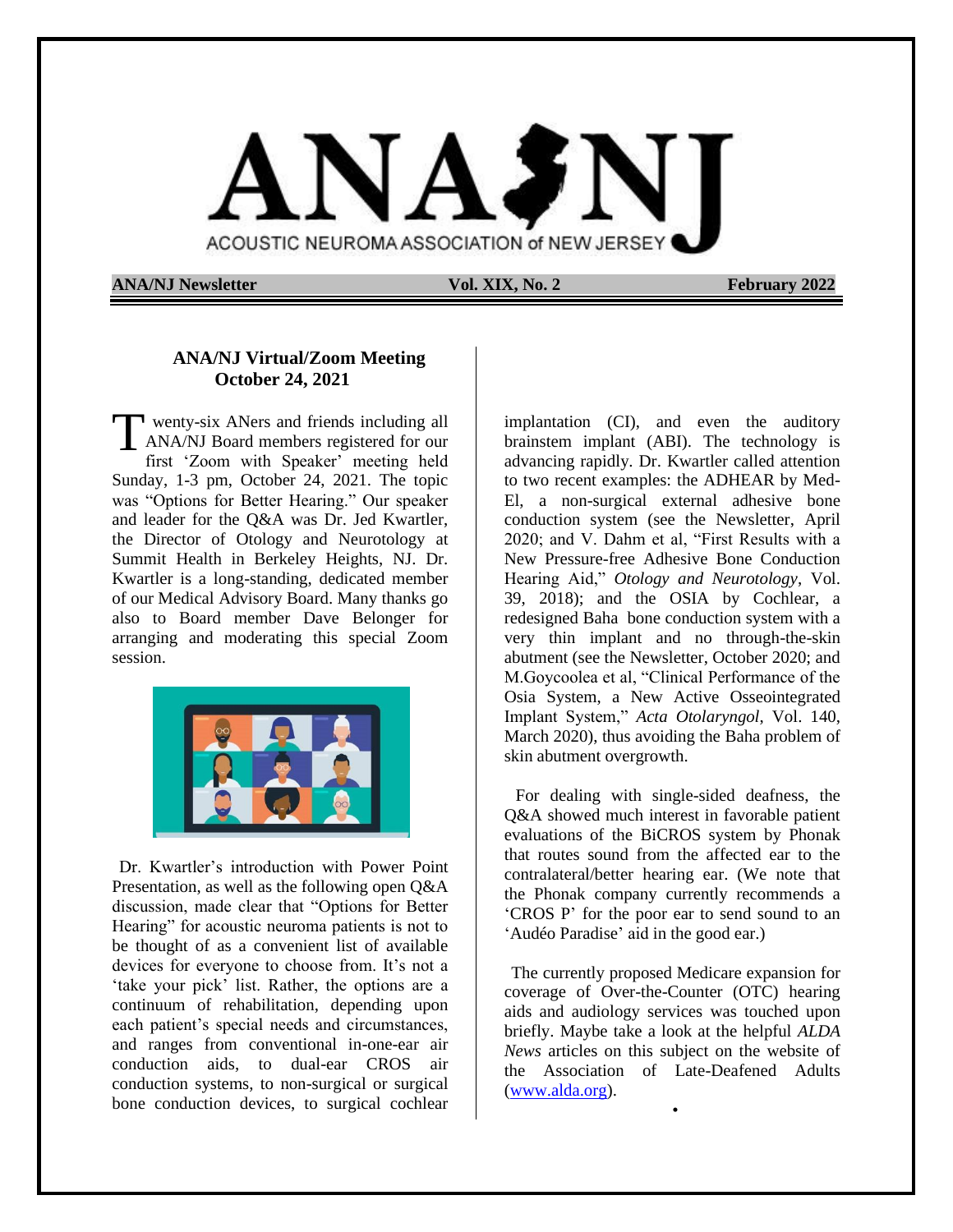### **ANA/NJ**

 Acoustic Neuroma Association of New Jersey

A Non-Profit Corporation

Website: www.ananj.org

### **Executive Board**

 Wilma Ruskin, President Dave Belonger, Vice President Jane Huck, Treasurer Dick Barker, Secretary Donna Carides Kathy Cecere Gaby Hecht

#### **Medical Advisory Board**

 Anthony L. D'Ambrosio, MD Ridgewood, NJ Neurosurgery, Radiosurgery

 Scott L. Kay, MD Princeton, NJ Otolaryngology/Facial Plastic Surgery

 Jed A. Kwartler, MD Berkeley Heights, NJ Otology/Neurotology

 James K. Liu, MD Newark, NJ Neurosurgery & Skull Base Surgery

 John D. Lipani, MD Hamilton, NJ Radiosurgery & Radiotherapy

 Michael L. Rosenberg, MD Edison, NJ Neurology & Neuro-Ophthalmology

•

 Samuel Selesnick, MD New York, NY Otology, Neurotology & Skull Base Surgery

 Richard M. Hodosh, MD Emeritus

# *Notices!*

**●** For both the ANA/NJ Newsletter and our recently introduced Constant Contact (CC) emails, we welcome having personal 'Stories' of the acoustic neuroma experience as well as 'Notices' of any new information about acoustic neuroma. We want to stay in touch and keep up-to-date. Remember to send your email address to Dave Belonger [\(dbelonger@verizon.net\)](mailto:dbelonger@verizon.net) if you want to be on the CC email list.

**● "**The Connection" – the newsletter of the Acoustic Neuroma Association of Canada – is available to read by non-members. Go to [www.anac.ca](http://www.anac.ca/) and click on Members, then Member Resources, and then Our Newsletters, for issues of the newsletter dating back to 1993. The Winter 2021 issue has an article entitled "Dry Eye Solutions and Acoustic Neuroma," by Dr. Angela DiMarco, OD, FAAO. She is Lead Optometrist at York Finch Eye Associates and Associate Optometrist at Toronto Eye Care. Dr. DiMarco describes the various treatments available for corneal dryness resulting from damage to the facial nerve and lacrimal gland during surgery for acoustic neuroma. While on the website, perhaps take a look at the Summer 2019 issue for Dr. John Rutka's thoughtful article "To Judy: A Letter with a Purpose : Further Insights in the Conservative Management of a Vestibular Schwannoma." Dr. Rutka is professor of Otolaryngology-Head Neck Surgery at the University of Toronto.

• The National Institute on Deafness and Other Communication Disorders [\(www.nidcd.nih.gov\)](http://www.nidcd.nih.gov/) warns that long or repeated exposure to loud sounds can cause hearing loss as well as tinnitus. How loud is too loud? Sound is measured in units called decibels (dBA). Sounds at or below 70 dBA are generally safe. Sounds above about 85 dBA can be hazardous. Here are decibel ratings for some familiar sounds:

| Whispers                  | $10 \text{ dB}$ A |
|---------------------------|-------------------|
| Normal Conversation       | 60-70 dBA         |
| Vacuum Cleaner            | 81 dBA            |
| Lawn Mower                | 80-100 dBA        |
| Movie Theater             | 74-104 dBA        |
| Motor Cycles/Dirt Bikes   | 80-110 dBA        |
| Chain Saw                 | $105 \text{ dBA}$ |
| Loud Music via Headphones | 94-110 dBA        |
| <b>Sirens</b>             | 110-160 dBA       |
| <b>Rock Concerts</b>      | 120-130 dBA       |
| Fireworks show            | 140-160 dBA       |
| <b>Gun Shots</b>          | 160 dBA           |
|                           |                   |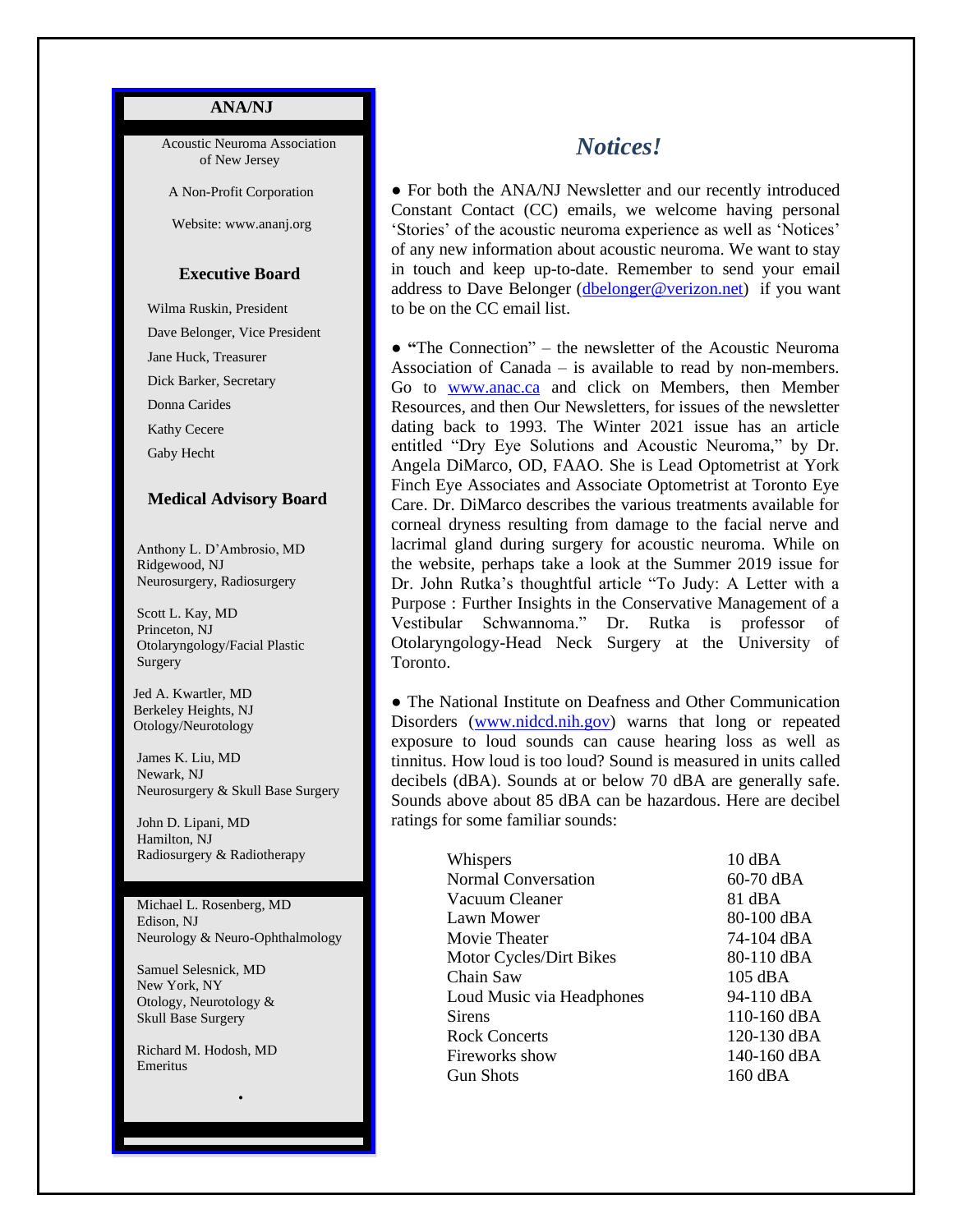### **Current VS Management Practices in North America (NASBS Survey)**

 **T**he North American Skull Base Society (NASBS) surveyed its membership to determine current practice trends and variance in treatment philosophies for VS. A total of 719 members were surveyed, and 57 completed surveys were returned by members involved regularly in VS treatment. Most respondents were between 50 and 59 years of age and all were men. Sixty percent were neurosurgeons and 40% were otolaryngologists. "Approximately three-fourths of the respondents claimed an academic practice setting, with over 80% evaluating at least 25 new cases at their center per year, and over 50% evaluating more than 50 cases per year."<sup>1</sup>

 The study noted that surgeons who treated more than 50 tumors tended to utilize a multidisciplinary team more frequently than surgeons with less experience. There were significant patient benefits from specialized care at centers with multidisciplinary teams including neurosurgeons, ENT surgeons and neurotologists. "Higher volume centers frequently require a shorter length of stay and an associated reduction in inpatient costs."

 Regarding treatment selection for VS, the survey showed a "shift toward conservatism." "Specifically, surgeons are more willing to perform subtotal tumor removal to mitigate risk of facial paralysis, and a greater number of patients are undergoing SRS/SRT [i.e.,Radiosurgery/Radiotherapy] or observation. Between the late 1990s and 2012, several publications documented an upsurge in radiation use, and most recently the use of serial observation has

become the fastest growing management strategy.<sup>2</sup> This recent transition toward observation is strongly evidenced in this study, where an astonishing 91% of respondents reported that at their respective centers most small (<1.5cm) VSs are managed with initial observation until growth is demonstrated. Furthermore, 51% of respondents felt that conservative observation confers the best chance of retaining serviceable hearing at 10 years in patients with intracanalicular tumors and good hearing, compared with 42% for microsurgery (32% middle cranial fossa, 11% retrosigmoid) and 7% for single-fraction radiosurgery. . . Despite this clear trend toward initial observation, there appeared to be considerable variability between centers with regard to the ratio of cases treated with micro-surgery and observation. This variance in management between centers parallels findings from another recent study, implying that provider and institutional biases still significantly impact treatment trajectory."

 Regarding hearing preservation surgery for VS, the authors note that the 'best' surgical approach remains a debated topic. "In this study, we found that most respondents favored the middle cranial fossa approach for intracanalicular tumors when attempting hearing preservation surgery."

 Regarding radiation treatment for VS, the survey showed 63% of respondents used Gamma Knife; 25% Cyberknife; 25% Novalis LINAC; and 16% Proton Beam. Some centers used more than one type of radiation. The 16% for proton beam was noted as 'interesting' in view of little data regarding its effectiveness compared to SRS or SRT.

<sup>&</sup>lt;sup>1</sup> M.Carlson, M. Link et al, "A Cross-sectional Survey of the North American Skull Base Society: Current Practice Patterns of Vestibular Schwannoma Evaluation and Management in North America," *Journal of Neurological Surgery*, Vol.79(3) (June, 2018). Free full text copy a[t www.PubMed.gov.](http://www.pubmed.gov/)

<sup>2</sup> See "A Shift Toward Conservatism," ANA/NJ Newsletter (March 2019)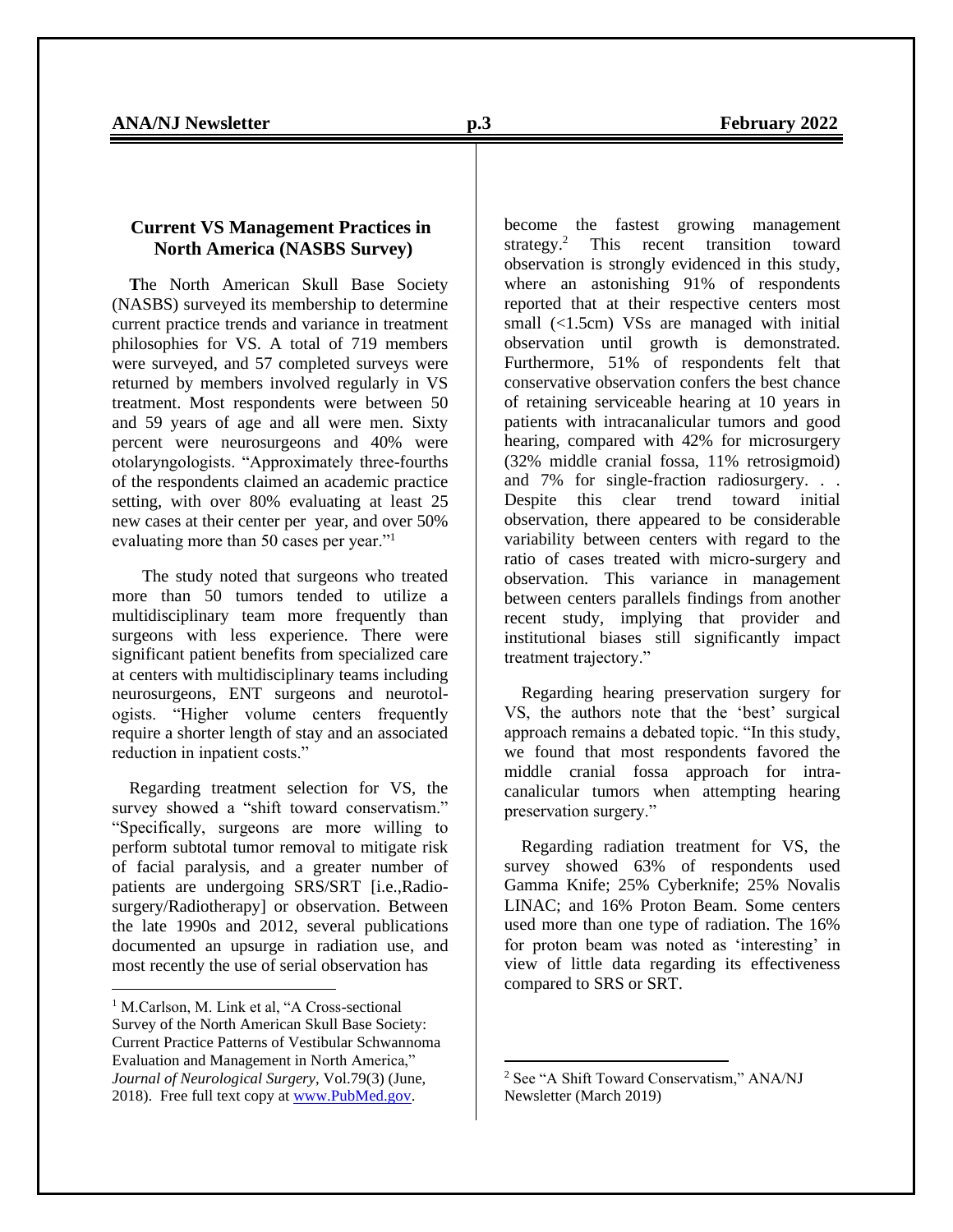### **Gene Therapy 'Coming-of-Age'**

 Researchers in the Department of Human Molecular Genetics and Biochemistry, Tel Aviv University, Israel, have reported (2019):

 *More than 15 years have passed since the official completion of the Human Genome Project. Predominantly due to this project, over one hundred genes have now been linked to hearing loss. Although major advancements have been made in the understanding of underlying pathologies in deafness as a consequence of these gene discoveries, biological treatments for these conditions are still not available and current treatments rely on amplification or prosthetics.* 

 *A promising approach for developing treatments for genetic hearing loss is the most simplistic one, that of gene therapy. Gene therapy would intuitively be ideal for these conditions since it is directed at the very source of the problem. Recent achievements in this field in laboratory models spike hope and optimism among scientists, patients, and industry, and suggest that this approach can mature into clinical trials in coming years.*

 *Gene therapy for deafness and hearing loss is currently coming-of-age. Recent developments in viralvector technology* [for delivery of therapeutic genetic material into cells to treat genetic mutations] *have led to a dramatic increase in manuscripts reporting successful rescue in animal models of human hearing loss. This exponential growth in gene therapy literature has not gone unnoticed by the pharmaceutical industry, and almost 50 bio-technology and pharmaceutical companies are currently developing therapeutics for inner ear and central hearing disorders. AGTC* [Applied Genetic Technologies Co*.*], *Rescue Hearing Inc, and Akouos are three companies currently engaged in pre-clinical testing of AAV*  [Adeno-Associated Virus] *to treat genetic hearing loss. Similarly, Casebia Therapeutics, a joint venture between Bayer and CRISPR Therapeutics, is conducting pre-clinical testing of CRISPR/Cas9 for the treatment of genetic deafness. In addition, important progress in the clinical translation of technologies to treat other forms of hearing loss is expected from a number of prominent companies, such as Decibel Therapeutics, who are currently working on various forms of inner ear therapy and specifically on regeneration strategies.<sup>3</sup>*

 ANers interested in keeping up with the progress of gene therapy for combating acoustic neuroma may wish to look at the websites of the biotech companies cited in this report. The founders of the Bostonbased biotech named Akouos ['Listen'] did a 'Medical Report' for the Acoustic Neuroma Association about gene therapy research: "Gene Therapy: An Emerging Strategy to Combat Acoustic Neuroma," ANAUSA *Notes,* December, 2019). The company hopes to "stabilize or shrink tumor growth using an AAV vector containing the genetic material encoding a protein that functions like [the drug Avastin]." Rescue Hearing Inc (Gainsville, FL) is also researching this approach. The website provides interesting video interviews with the company founder-CEO, Jim Ayala, and team member Dr. Jeff Holt, currently Professor of Neurology at Harvard Medical School. Gene therapy and viral vector technology are explained on the website, and there's a section comparing genetic, age-related, and noise-induced hearing loss.

<sup>3</sup> S.Taiber & K.Avrahan, "Genetic Therapies for Hearing Loss: Accomplishments and Remaining Challenges," *Neuroscience Letters* (Nov 20, 2019). Free full text copy available at www.PubMed.gov. For the Clinton White House ceremony celebrating the completion of the Human Genome Project, June 26, 2000, see "Genomics and Personalized Medicine," ANA/NJ Newsletter (Sept 2014). See the April 2015 issue for "CRISPR Technology for Genome-Editing,"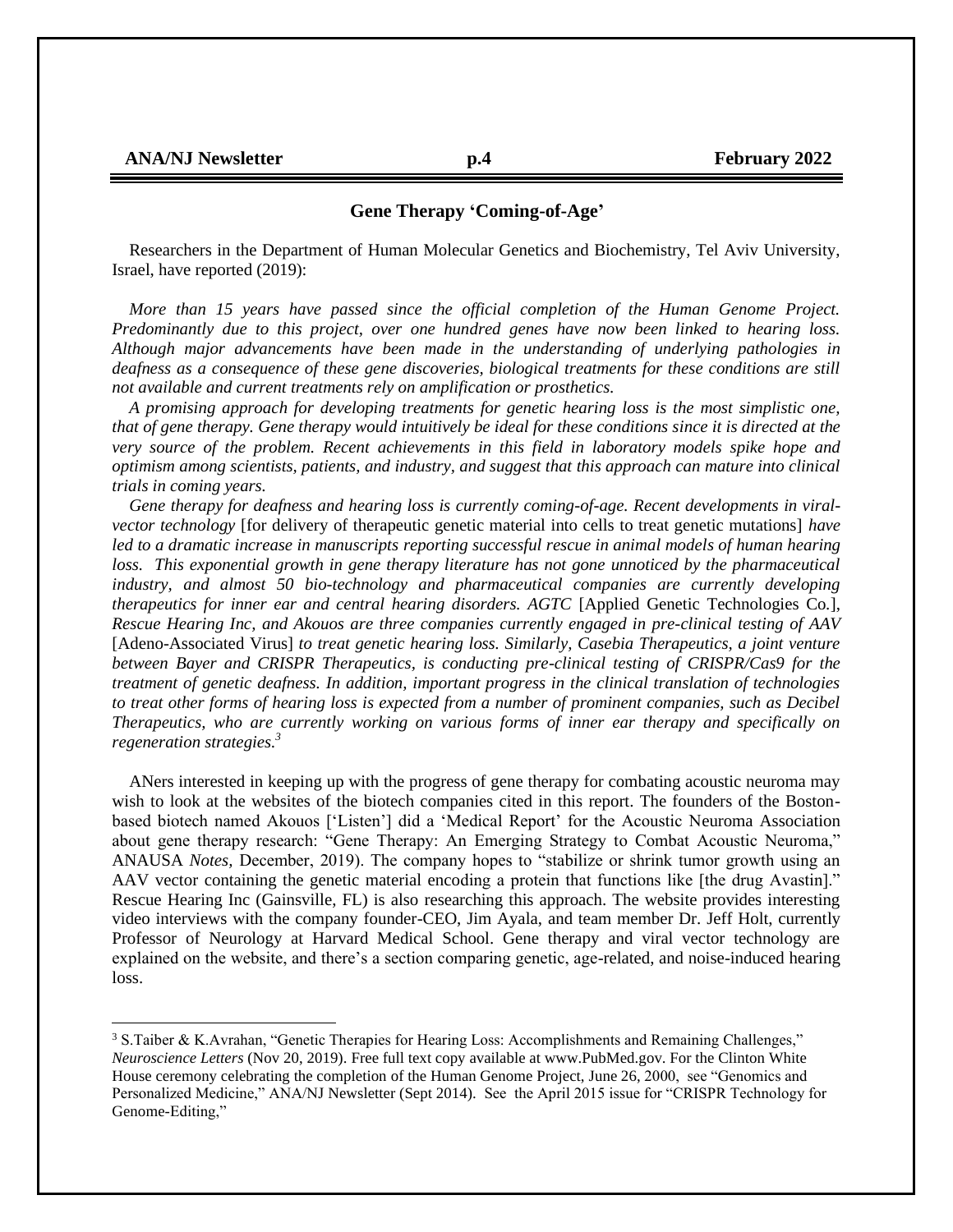| <b>A/NJ</b> Newsletter<br>ANA/N | いこ | 2022<br>Februarv<br>T L'AI |
|---------------------------------|----|----------------------------|
|                                 |    |                            |

#### **Surgical Treatment of VS: Does Age Matter?**

 **T**he number of elderly persons in the U.S. diagnosed with acoustic neuroma (VS) is expected to increase significantly as total population grows, life expectancy rates continue to rise, and easy access to MRI diagnostics expands. Median patient age at diagnosis increased from 49.2 years in 1976 to 60 years in 2015. Life expectancy at birth has increased more than 60% since 1900 from about 50 to 80 years. The table below shows the corresponding increase in life expectancy for seniors at age 65 for the period 1980- 2020.

| Date | White Male | White Female | <b>Black Male</b> | <b>Black Female</b> |
|------|------------|--------------|-------------------|---------------------|
| 1980 | 14.2       | 18.4         | 13.0              | 16.1                |
| 1990 | 15.2       | 19.1         | 13.2              | 17.2                |
| 2000 | 16.1       | 19.1         | 14.1              | 17.5                |
| 2005 | 17.0       | 19.7         | 15.0              | 18.3                |
| 2010 | 17.8       | 20.3         | 15.9              | 19.3                |
| 2015 | 18.0       | 20.5         | 16.4              | 19.6                |
| 2020 | 18.1       | 20.6         | 16.1              | 19.5                |

 **Life Expectancy in Years at Age 65: United States, 1980-2015\***

\*Tables 15 (2016) and A (2020), National Center for Health Statistics

 There are many single-institution medical journal reports comparing surgical outcomes for older and younger acoustic neuroma (VS) patients. The present article provides a sampling of reports available to read (in abstract or sometimes full text) at www. PubMed.gov.

 ● Researchers at the University of Utah, Clinical Neurosciences Center, asked (2016): "Does age matter?" They reviewed their records for older patients (>65 years) treated for VS, 2000-2012. The average tumor size was 16.5 mm. They found "no significant differences in surgical complications, facial nerve outcome, or hearing preservation rates between older  $(N=23)$  and younger  $(N=220)$  patients." They concluded: "Age alone may not be an absolute contraindication to surgical management of VS." Other factors need to be considered, such as general health, tumor size, surgical approach and preoperative hearing.<sup>4</sup>

 ● A Mayo Clinic study (2014) compared outcomes for 20 surgery patients 70-86 years old and a matched group of younger adults 25-69 years old. The mean tumor size was approximately 3 cm. Overall, the elderly patients had poorer preoperative physical status and were 13 times more likely to have longterm post-operative imbalance. There were no differences in surgery related complications or facial nerve function. For the elderly patients, there was a high risk of further tumor growth following STR (subtotal removal); six patients required intervention for tumor remnants after STR.<sup>5</sup>

<sup>4</sup> C.A.Bowers et al, "Surgical Treatment of Vestibular Schwannoma: Does Age Matter?" *World Neurosurgery*, Vol. 96 (December 2016).

<sup>5</sup> K.VanAbel, M. Carlson et al ,"Vestibular Schwannoma Surgery in the Elderly: A Matched Cohort Study," *Journal of Neurosurgery*, Vol.120 (January 2014).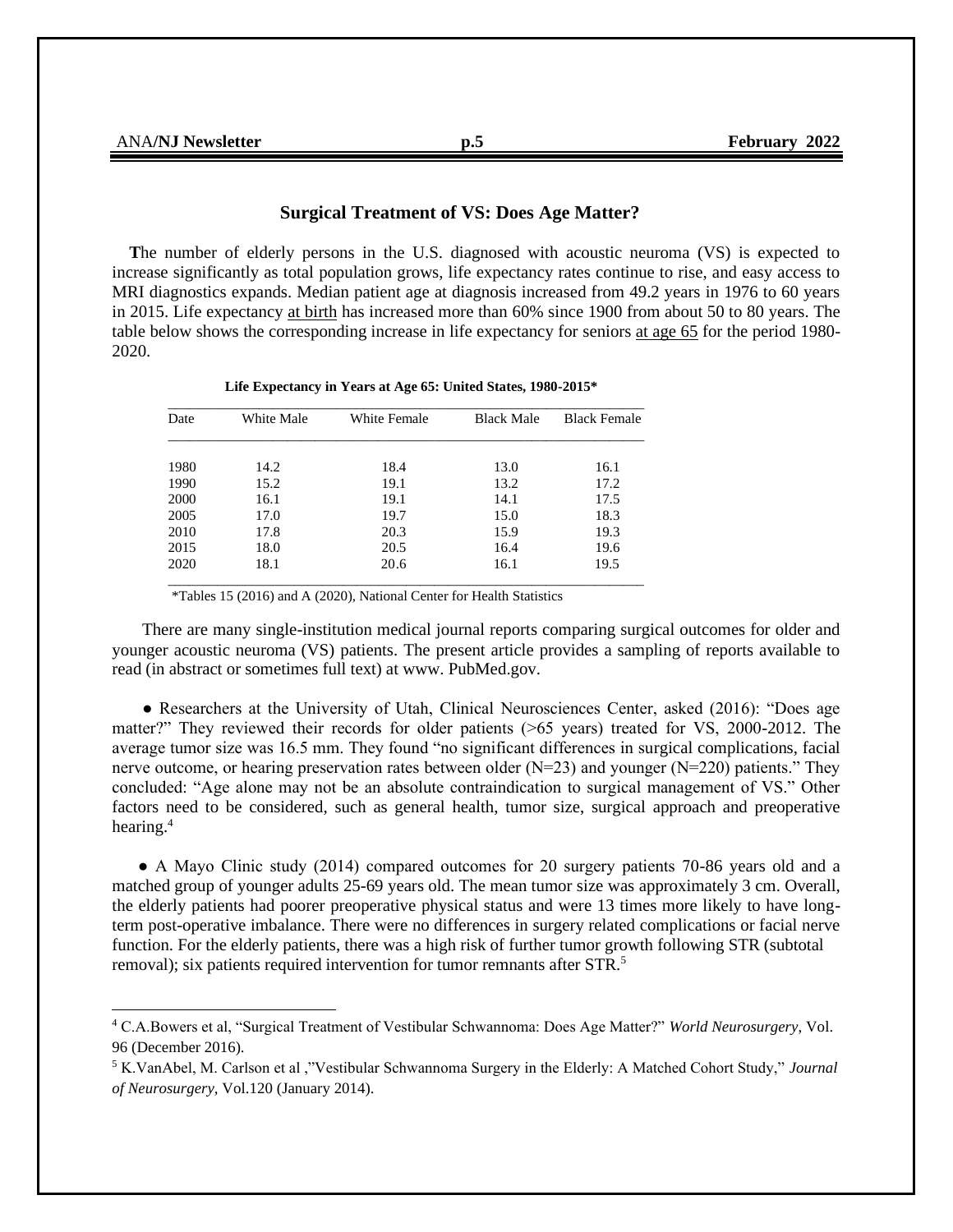(Surgical Treatment of VS, Cont.)

● The acoustic neuroma team at the University of California/San Francisco reported (2003) on the effect of age on hearing preservation, facial nerve outcome, and complication rates following surgery. 150 older patients (>60 years) were compared with 55 younger patients (<40 years). The team found that "there is a lower chance of preserving good hearing in older patients . . . [but] age was not associated with a difference in the rate of good facial outcome. There was a trend toward slightly higher rates of cerebrospinal fluid leak in the older patient group. . . [but] no difference in the rate of other complications." The team also looked specifically at outcomes following middle fossa for an attempt at hearing preservation. Age, they found, was "associated with a lower rate of preservation of good hearing."<sup>6</sup>

• The University Health Service Consortium compiles a national inpatient discharge database that can be queried for information about VS surgery patients treated at nearly all academic medical centers and hundreds of U.S. hospitals. Researchers at the Medical University of South Carolina, Charleston, used this national UHC database to identify and analyze 3,697 VS surgical cases for a 3-year time span, 2012- 2015.<sup>7</sup>

From the **Abstract:** "Surgical outcomes, such as length of stay (LOS), complications, and mortality, were analyzed on the basis of race, sex, age and comorbidities during the 30-day postoperative period. Results. The overall mortality rate was 0.38%, and the overall complication rate was 5.3%. Advanced age significantly affected intensive care unit LOS, mortality, and complications. Comorbidities, including hypertension, obesity, and depression also significantly increased complication rates. Conclusion. Modern VS surgery has a low mortality rate and a relatively low rate of complications."

 From the Discussion: "Specific information that is key to VS surgery include tumor size, individual institution case volume, surgical approach, facial nerve function, and hearing status are unfortunately not available through this database. . . The study only involved the 30-day postoperative period which precludes long-term data." • "We found weight loss, a comorbidity associated with advanced age and/or chronic illness, associated with much poorer outcomes." • "African Americans were found to have a higher complication rate than other races in thus study. . . However, a statewide study of general surgical complications in African American patients found it was mostly due to an increased prevalence of comorbidities." • "As our results and other studies demonstrate, the potential benefits of watching and waiting in the older population must be balanced against the risks of having surgery at advanced age."

 ● The University of South Carolina researchers have also used the UHC national database to investigate the extent to which institutions that perform higher volumes of VS surgery (HVHs) have lower complication rates, shorter LOS, and more routine discharges. For outcomes, the focus is on the importance of surgeon experience rather than patient age.<sup>8</sup>

<sup>6</sup> J.Oghalai, J.Buxbaum, L.Pitts & R.Jackler, "The Effect of Age on Acoustic Neuroma Surgery Outcomes," *Otology Neurotology*, Vol. 24 (May 2003).

<sup>7</sup> J.Hatch et al, "National Trends in Vestibular Schwannoma Surgery: Influence of Patient Characteristics on Outcomes," *Otolaryngol Head Neck Surgery*, Vol.159 (July 2018). Free full text copy.

<sup>8</sup> J.Hatch et al, "Does Hospital Volume Affect Outcomes in Patients Undergoing Vestibular Schwannoma Surgery," *OtologyNeurotology*, Vol.39 (April 2018).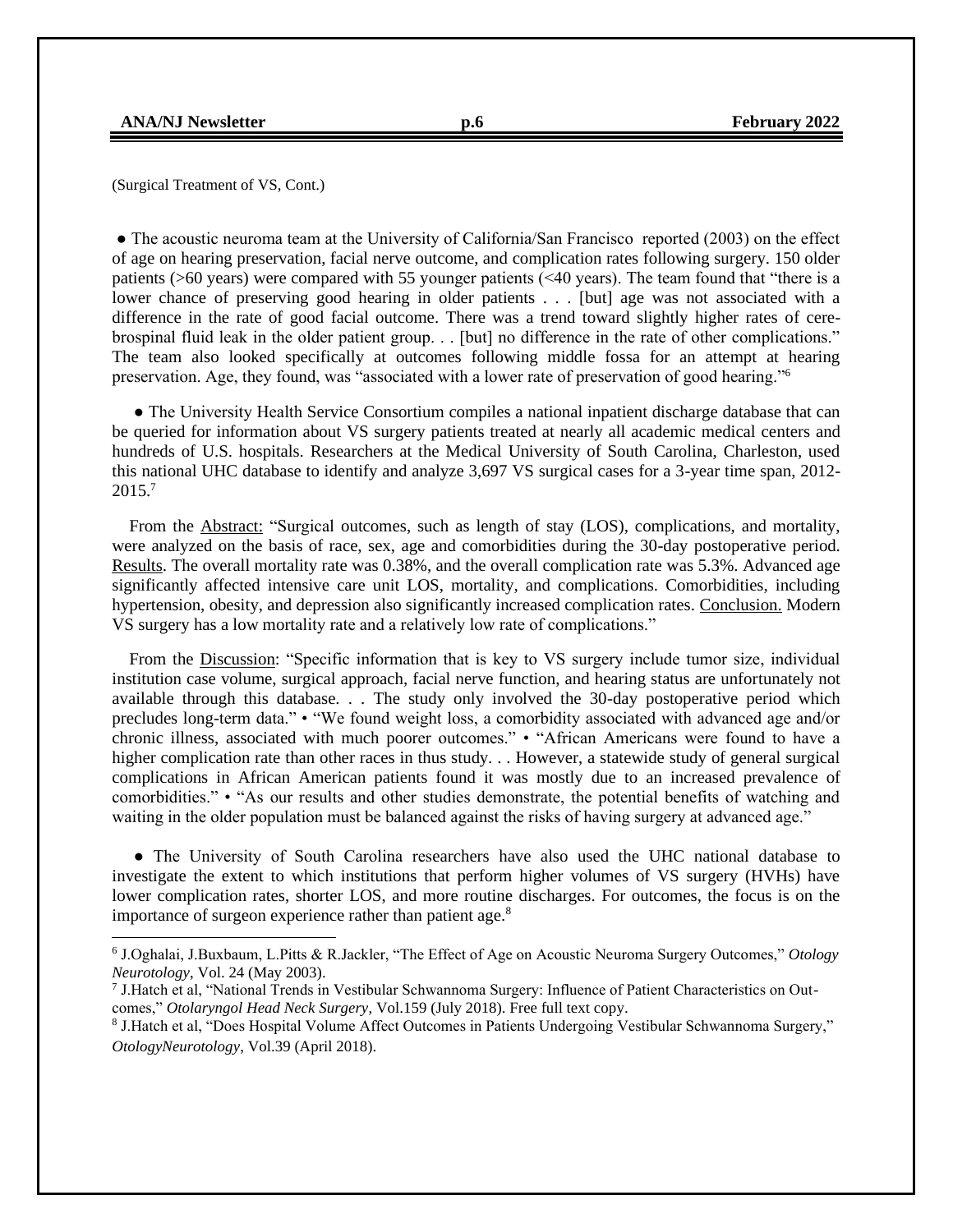# **♥**

# **ANA/NJ Virtual Support Meeting**

## **Sunday, February 27, 2022**

## **1:00 to 3:00 p.m. EST**

## **TOPIC:**

 *\_\_*

## **" Caring, Sharing, Networking & Support"**

Currently the Acoustic Neuroma Association of New Jersey (ANA/NJ) is limiting its sharing and educational meetings to virtual 'Zoom' opportunities. Future meetings may offer a speaker. Please mark your calendars and plan to join our Winter 2022 virtual support meeting.

Care & Share meetings provide a nurturing, non-judgmental environment with individuals who have shared acoustic neuroma experiences and can provide emotional support and encouragement through the stages of the AN journey.

You do not need to be a resident of New Jersey or a particular area in New Jersey or a member of ANA/NJ to participate, but **you do need to register** [registration information below]. Family members, caregivers, friends, and interested persons are welcome to attend as well. Bring your questions and join peers for this interactive opportunity.

**In order to receive a confirmation email with detailed instructions** to join our Zoom meeting, send an email to Dave Belonger at **[dbelonger@verizon.net](mailto:dbelonger@verizon.net)** requesting attendance at the February  $27<sup>th</sup>$  ANA/NJ Care & Share meeting. You will receive a link to the meeting on or about February 18<sup>th</sup>.

*We look forward to welcoming you!*